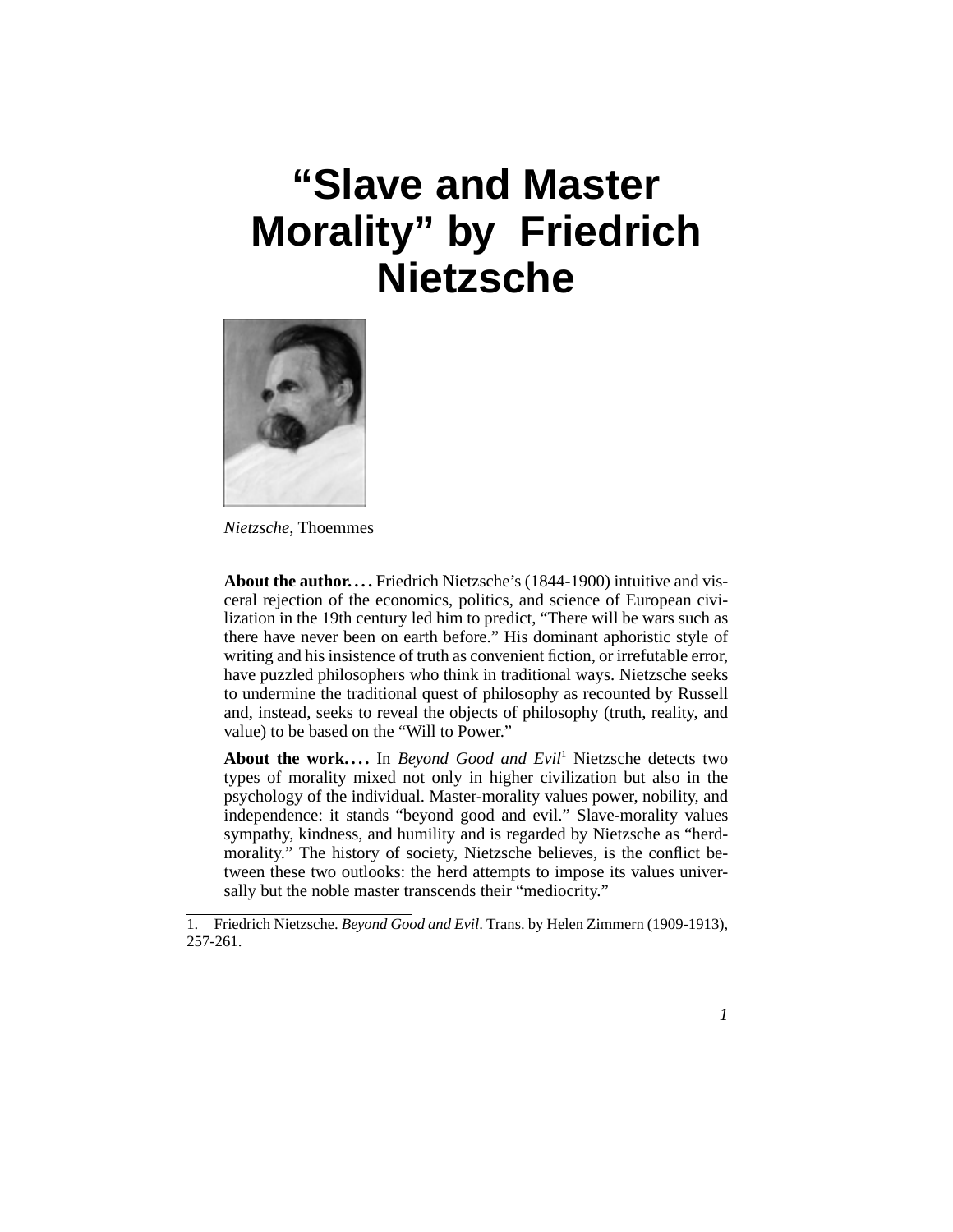*"Slave and Master Morality" by Friedrich Nietzsche*

#### **From the reading. . .**

"*Every* elevation of the type *man*, has hitherto been the work of an aristocratic society and so... requiring slavery in one form or another."

# **Ideas of Interest from Beyond Good and Evil**

- 1. How does Nietzsche explain the origins of society? What are the essential characteristics of a healthy society?
- 2. Nietzsche states that a consequence of the "Will to Power" is the exploitation of man by man, and this exploitation is the essence of life. What does he mean by this statement? Is exploitation a basic biological function of living things?
- 3. What does Nietzsche mean when he says that the noble type of man is "beyond good and evil" and is a creator of values?
- 4. Explain in some detail the differences among the master-morality and the slave-morality. Are these concepts useful in the analysis of interpersonal dynamics?
- 5. According to Nietzsche, what are the origins of "good" and "evil"?
- <span id="page-1-0"></span>6. Explain Nietzsche's insight into the psychology of vanity. Why is vanity essential to the slave-morality? How does it relate to the individual's need for approval? Is Nietzsche noting that the vanity of an individual is a direct consequence of the individual's own sense of inferiority?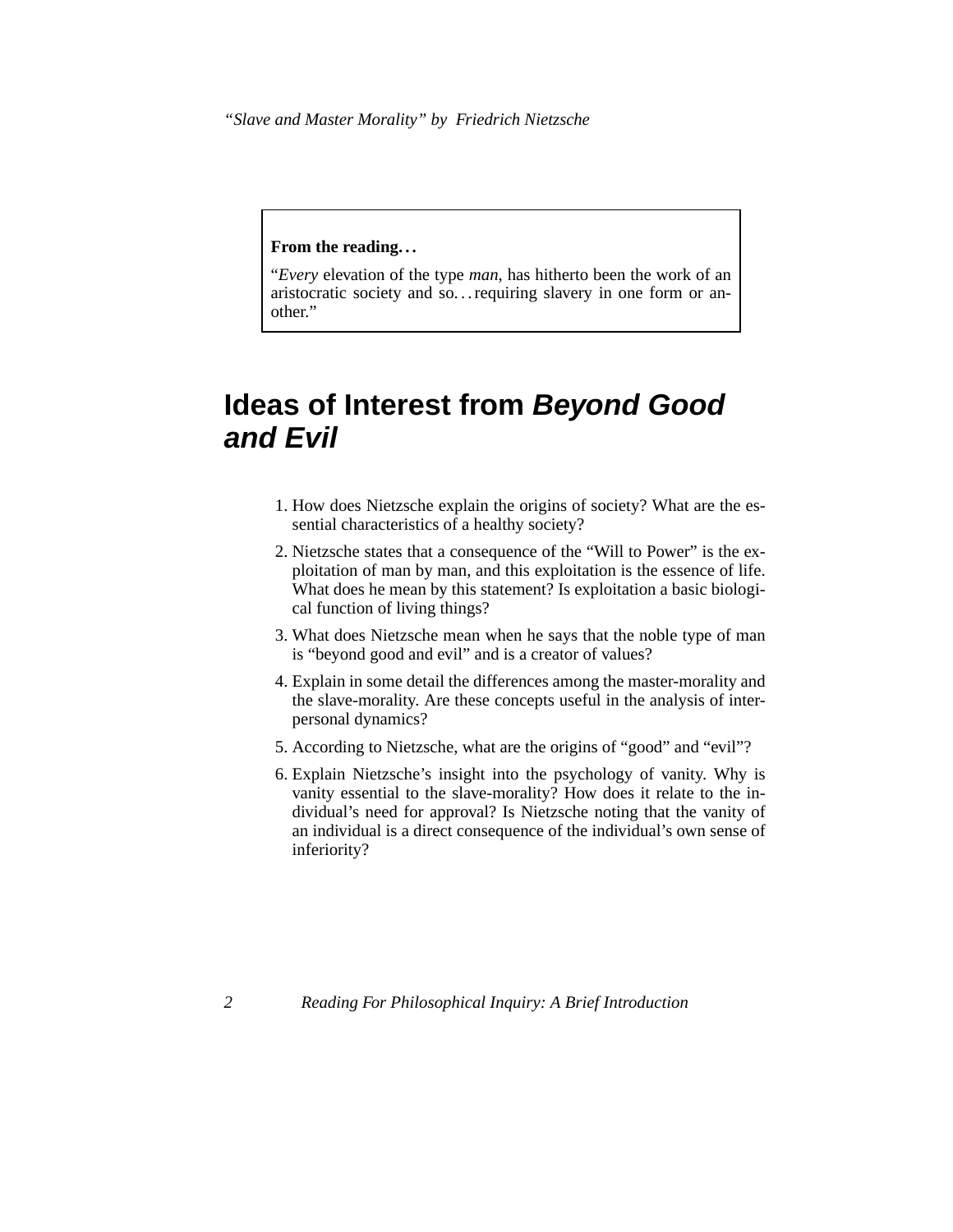# **The Reading Selection from Beyond Good and Evil**

#### **[Origin of Aristocracy]**

<span id="page-2-0"></span>*257. Every* elevation of the type "man," has hitherto been the work of an aristocratic society and so it will always be—a society believing in a long scale of gradations of rank and differences of worth among human beings, and requiring slavery in some form or other. Without the *pathos of distance*, such as grows out of the incarnated difference of classes, out of the constant out-looking and down-looking of the ruling caste on subordinates and instruments, and out of their equally constant practice of obeying and commanding, of keeping down and keeping at a distance—that other more mysterious pathos could never have arisen, the longing for an ever new widening of distance within the soul itself, the formation of ever higher, rarer, further, more extended, more comprehensive states, in short, just the elevation of the type "man," the continued "self-surmounting of man," to use a moral formula in a supermoral sense.

To be sure, one must not resign oneself to any humanitarian illusions about the history of the origin of an aristocratic society (that is to say, of the preliminary condition for the elevation of the type "man"): the truth is hard. Let us acknowledge unprejudicedly how every higher civilization hitherto has *originated*! Men with a still natural nature, barbarians in every terrible sense of the word, men of prey, still in possession of unbroken strength of will and desire for power, threw themselves upon weaker, more moral, more peaceful races (perhaps trading or cattle-rearing communities), or upon old mellow civilizations in which the final vital force was flickering out in brilliant fireworks of wit and depravity. At the commencement, the noble caste was always the barbarian caste: their superiority did not consist first of all in their physical, but in their psychical power—they were more *complete* men (which at every point also implies the same as "more complete beasts").

### **[Higher Class of Being]**

*258.* Corruption—as the indication that anarchy threatens to break out among the instincts, and that the foundation of the emotions, called "life,"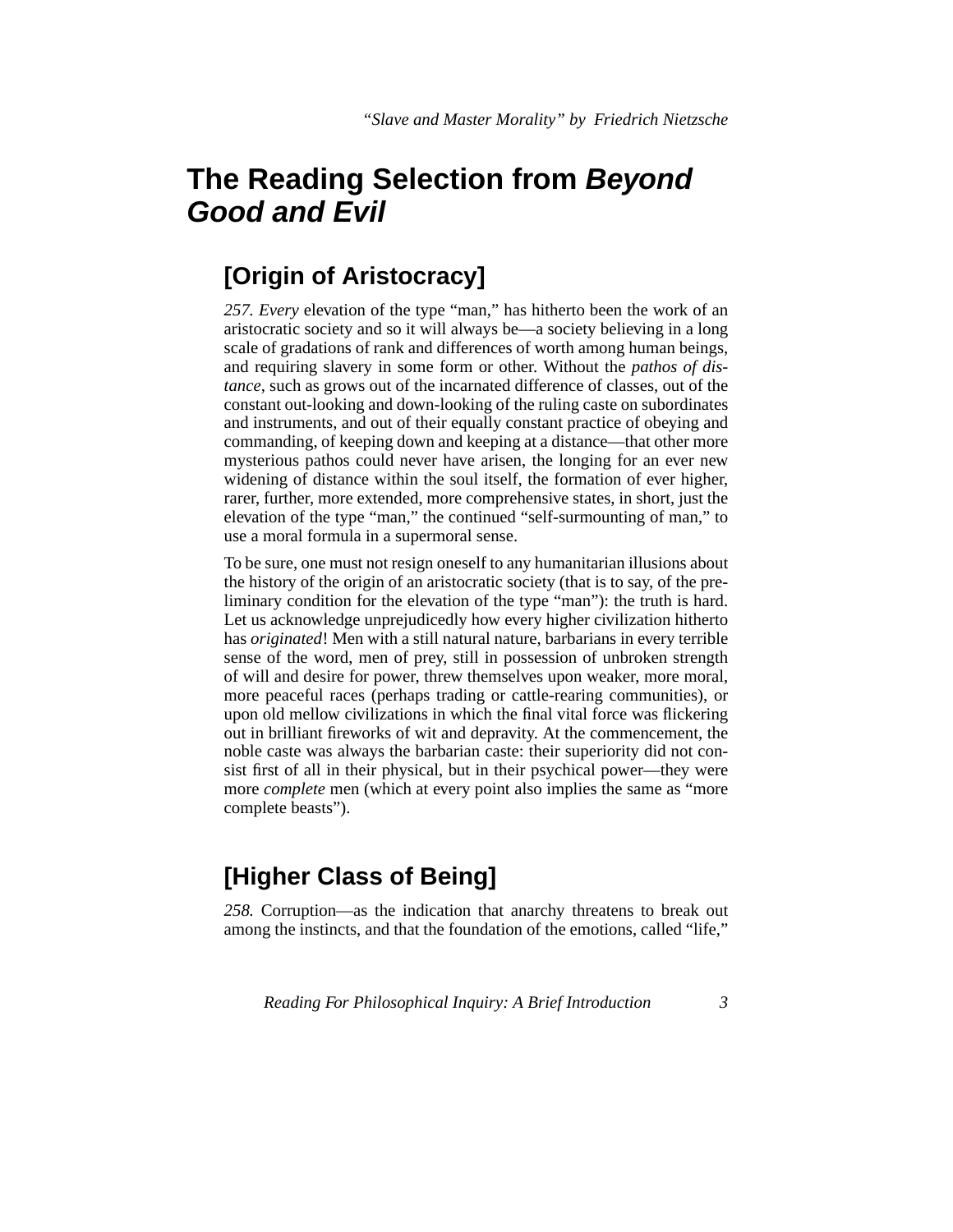is convulsed—is something radically different according to the organization in which it manifests itself. When, for instance, an aristocracy like that of France at the beginning of the Revolution, flung away its privileges with sublime disgust and sacrificed itself to an excess of its moral sentiments, it was corruption:—it was really only the closing act of the corruption which had existed for centuries, by virtue of which that aristocracy had abdicated step by step its lordly prerogatives and lowered itself to a *function* of royalty (in the end even to its decoration and parade-dress). The essential thing, however, in a good and healthy aristocracy is that it should not regard itself as a function either of the kingship or the commonwealth, but as the *significance* highest justification thereof—that it should therefore accept with a good conscience the sacrifice of a legion of individuals, who, *for its sake*, must be suppressed and reduced to imperfect men, to slaves and instruments. Its fundamental belief must be precisely that society is *not* allowed to exist for its own sake, but only as a foundation and scaffolding, by means of which a select class of beings may be able to elevate themselves to their higher duties, and in general to a higher *existence*: like those sun-seeking climbing plants in Java—they are called Sipo Matador,—which encircle an oak so long and so often with their arms, until at last, high above it, but supported by it, they can unfold their tops in the open light, and exhibit their happiness.

### **[Life Denial]**

*259.* To refrain mutually from injury, from violence, from exploitation, and put one's will on a par with that of others: this may result in a certain rough sense in good conduct among individuals when the necessary conditions are given (namely, the actual similarity of the individuals in amount of force and degree of worth, and their co-relation within one organization). As soon, however, as one wished to take this principle more generally, and if possible even as the *fundamental principle of society*, it would immediately disclose what it really is—namely, a Will to the *denial* of life, a principle of dissolution and decay.

Here one must think profoundly to the very basis and resist all sentimental weakness: life itself is *essentially* appropriation, injury, conquest of the strange and weak, suppression, severity, obtrusion of peculiar forms, incorporation, and at the least, putting it mildest, exploitation;—but why should one for ever use precisely these words on which for ages a disparaging purpose has been stamped?

*4 Reading For Philosophical Inquiry: A Brief Introduction*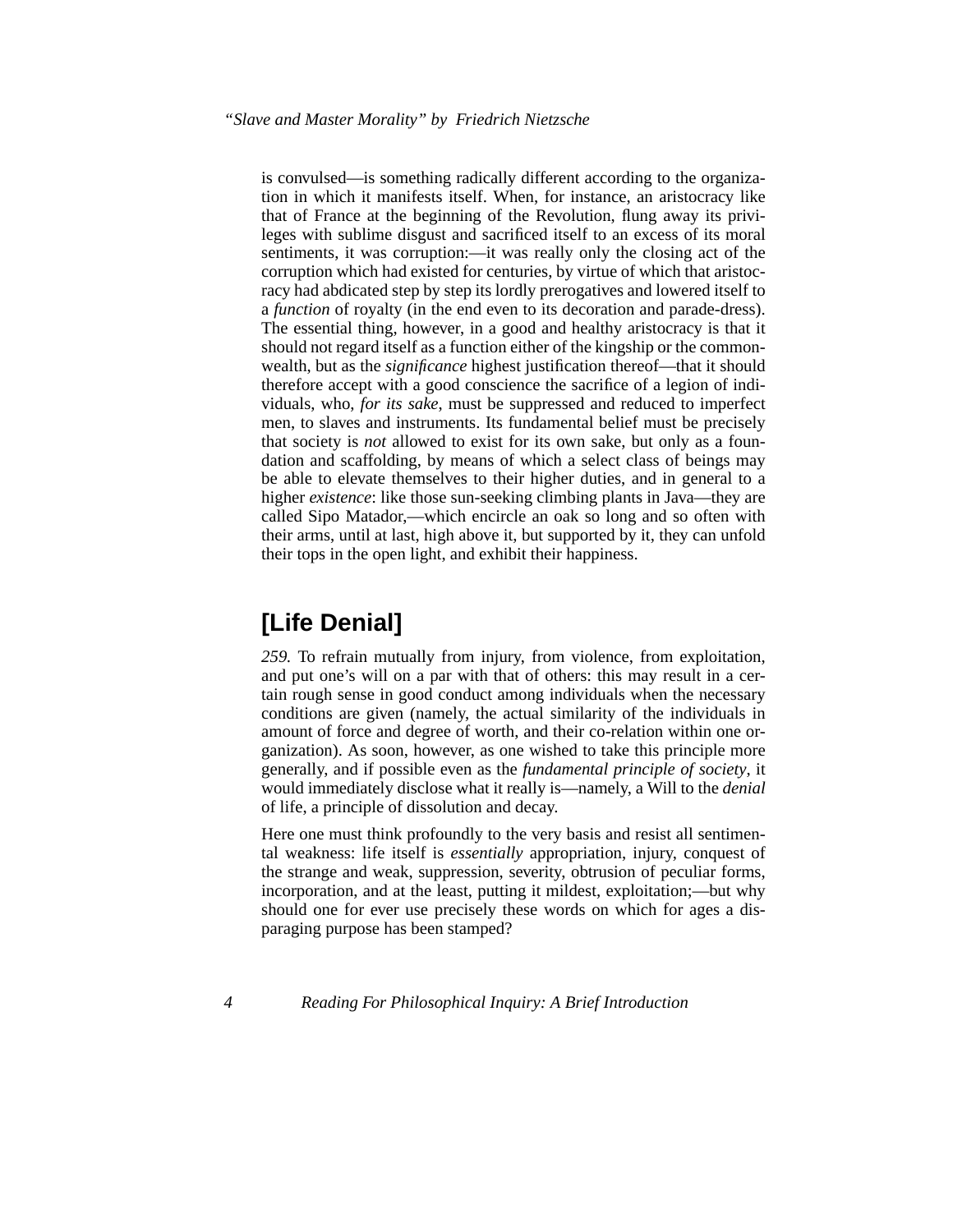<span id="page-4-1"></span>Even the organization within which, as was previously supposed, the individuals treat each other as equal—it takes place in every healthy aristocracy—must itself, if it be a living and not a dying organization, do all that towards other bodies, which the individuals within it refrain from doing to each other it will have to be the incarnated Will to Power, it will endeavour to grow, to gain ground, attract to itself and acquire ascendancy—not owing to any morality or immorality, but because it *lives*, and because life *is* precisely Will to Power. On no point, however, is the ordinary consciousness of Europeans more unwilling to be corrected than on this matter, people now rave everywhere, even under the guise of science, about coming conditions of society in which "the exploiting character" is to be absent—that sounds to my ears as if they promised to invent a mode of life which should refrain from all organic functions.

#### **From the reading. . .**

"The noble type of man regards *himself* as a determiner of values; he does not require to be approved of. . . he is a creator of values."

"Exploitation" does not belong to a depraved, or imperfect and primitive society it belongs to the nature of the living being as a primary organic function, it is a consequence of the intrinsic Will to Power, which is precisely the Will to Life—Granting that as a theory this is a novelty—as a reality it is the *fundamental fact* of all history let us be so far honest towards ourselves!

#### **[Master Morality]**

*260.* In a tour through the many finer and coarser moralities which have hitherto prevailed or still prevail on the earth, I found certain traits recurring regularly together, and connected with one another, until finally two primary types revealed themselves to me, and a radical distinction was brought to light.

<span id="page-4-0"></span>There is *master-morality* and *slave-morality*,—I would at once add, however, that in all higher and mixed civilizations, there are also attempts at the reconciliation of the two moralities, but one finds still oftener the confusion and mutual misunderstanding of them, indeed sometimes their close juxtaposition—even in the same man, within one soul. The distinctions of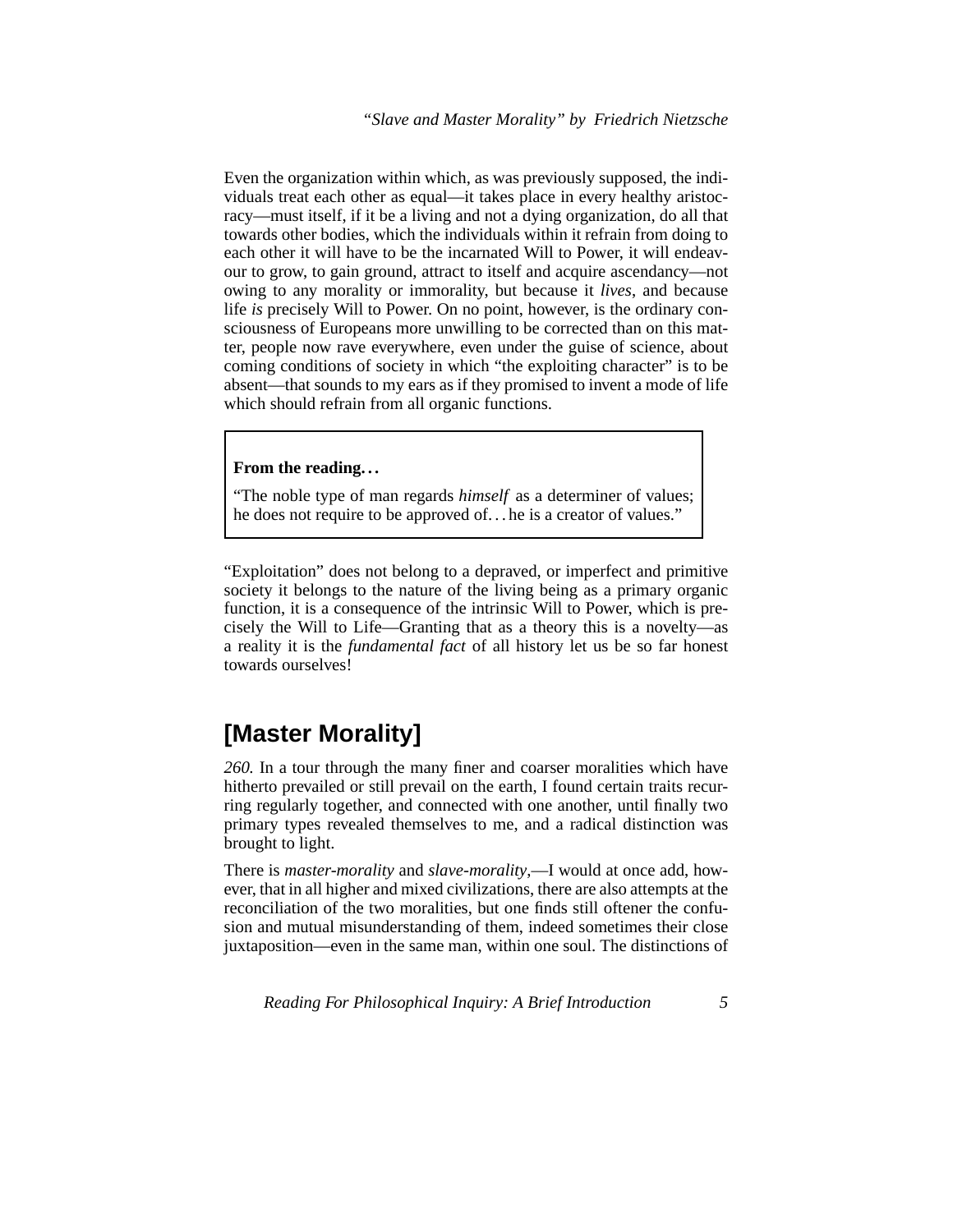moral values have either originated in a ruling caste, pleasantly conscious of being different from the ruled—or among the ruled class, the slaves and dependents of all sorts.

<span id="page-5-0"></span>In the first case, when it is the rulers who determine the conception "good," it is the exalted, proud disposition which is regarded as the distinguishing feature, and that which determines the order of rank. The noble type of man separates from himself the beings in whom the opposite of this exalted, proud disposition displays itself he despises them. Let it at once be noted that in this first kind of morality the antithesis "good" and "bad" means practically the same as "noble" and "despicable",—the antithesis "good" and "*evil*" is of a different origin. The cowardly, the timid, the insignificant, and those thinking merely of narrow utility are despised; moreover, also, the distrustful, with their constrained glances, the self-abasing, the dog-like kind of men who let themselves be abused, the mendicant flatterers, and above all the liars:—it is a fundamental belief of all aristocrats that the common people are untruthful. "We truthful ones"—the nobility in ancient Greece called themselves.

It is obvious that everywhere the designations of moral value were at first applied to *men*; and were only derivatively and at a later period applied to *actions*; it is a gross mistake, therefore, when historians of morals start with questions like, "Why have sympathetic actions been praised?" The noble type of man regards *himself* as a determiner of values; he does not require to be approved of; he passes the judgment: What is injurious to me is injurious in itself; he knows that it is he himself only who confers honour on things; he is a *creator of values*. He honours whatever he recognizes in himself: such morality equals self-glorification. In the foreground there is the feeling of plenitude, of power, which seeks to overflow, the happiness of high tension, the consciousness of a wealth which would fain give and bestow:—the noble man also helps the unfortunate, but not—or scarcely—out of pity, but rather from an impulse generated by the superabundance of power. The noble man honours in himself the powerful one, him also who has power over himself, who knows how to speak and how to keep silence, who takes pleasure in subjecting himself to severity and hardness, and has reverence for all that is severe and hard. "Wotan placed a hard heart in my breast," says an old Scandinavian Saga: it is thus rightly expressed from the soul of a proud Viking. Such a type of man is even proud of not being made for sympathy; the hero of the Saga therefore adds warningly: "He who has not a hard heart when young, will never have one." The noble and brave who think thus are the furthest removed from the morality which sees precisely in sympathy, or in acting for the good of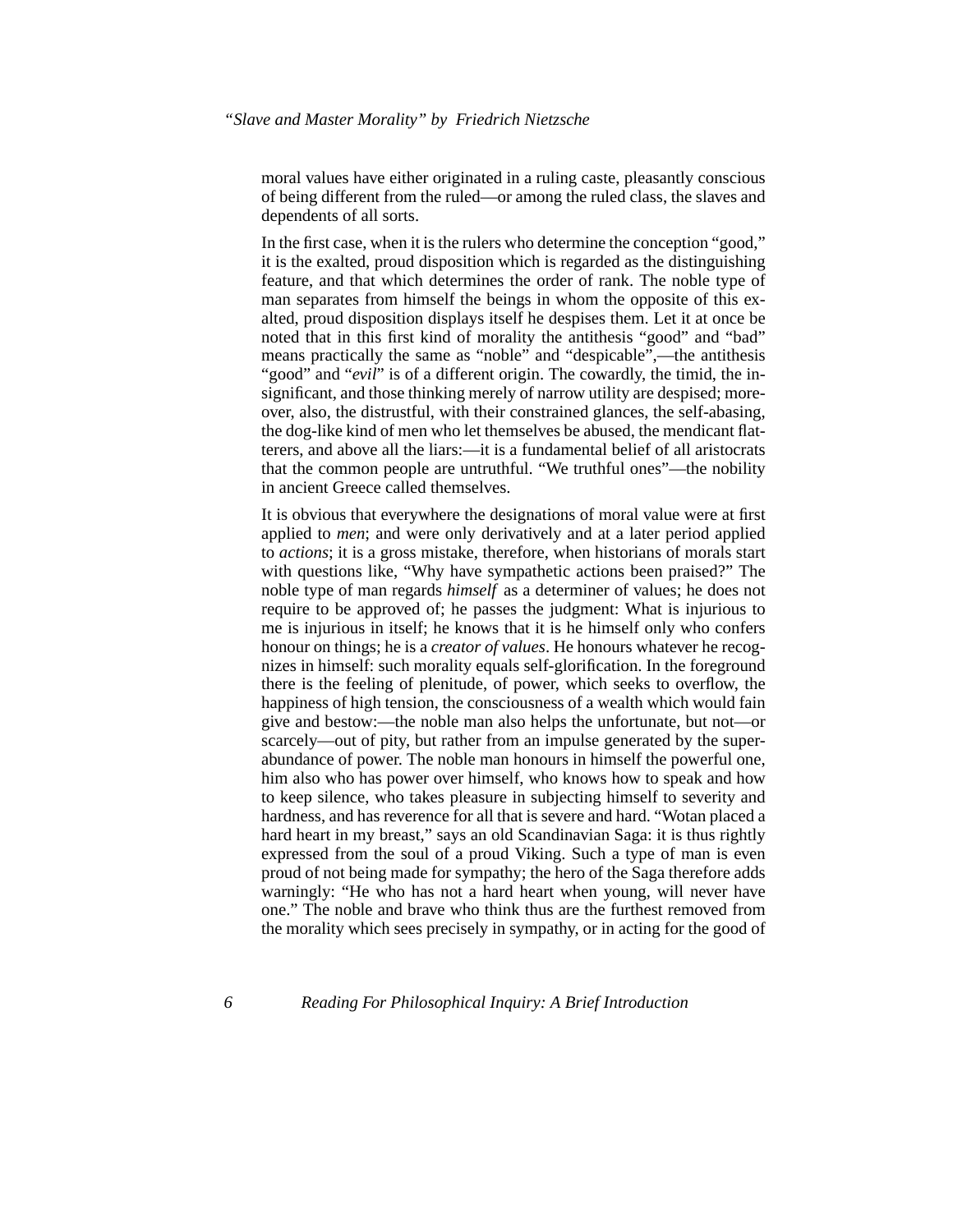others, or in *dèintèressement*, the characteristic of the moral; faith in oneself, pride in oneself, a radical enmity and irony towards "selflessness," belong as definitely to noble morality, as do a careless scorn and precaution in presence of sympathy and the "warm heart."

<span id="page-6-3"></span><span id="page-6-0"></span>It is the powerful who *know* how to honour, it is their art, their domain for invention. The profound reverence for age and for tradition—all law rests on this double reverence,— the belief and prejudice in favour of ancestors and unfavourable to newcomers, is typical in the morality of the powerful; and if, reversely, men of "modern ideas" believe almost instinctively in "progress" and the "future," and are more and more lacking in respect for old age, the ignoble origin of these "ideas" has complacently betrayed itself thereby.

A morality of the ruling class, however, is more especially foreign and irritating to present-day taste in the sternness of its principle that one has duties only to one's equals; that one may act towards beings of a lower rank, towards all that is foreign, just as seems good to one, or "as the heart desires," and in any case "beyond good and evil": it is here that sympathy and similar sentiments can have a place. The ability and obligation to exercise prolonged gratitude and prolonged revenge—both only within the circle of equals,—artfulness in retaliation, *refinement* of the idea in friendship, a certain necessity to have enemies (as outlets for the emotions of envy, quarrelsomeness, arrogance—in fact, in order to be a good *friend*): all these are typical characteristics of the noble morality, which, as has been pointed out, is not the morality of "modern ideas," and is therefore at present difficult to realize, and also to unearth and disclose.

### <span id="page-6-1"></span>**[Slave Morality]**

<span id="page-6-2"></span>It is otherwise with the second type of morality, *slave-morality*. Supposing that the abused, the oppressed, the suffering, the unemancipated, the weary, and those uncertain of themselves should moralize, what will be the common element in their moral estimates? Probably a pessimistic suspicion with regard to the entire situation of man will find expression, perhaps a condemnation of man, together with his situation. The slave has an unfavourable eye for the virtues of the powerful; he has a skepticism and distrust, a *refinement* of distrust of everything "good" that is there honoured—he would fain persuade himself that the very happiness there is not genuine. On the other hand, *those* qualities which serve to alleviate the existence of sufferers are brought into prominence and flooded with light;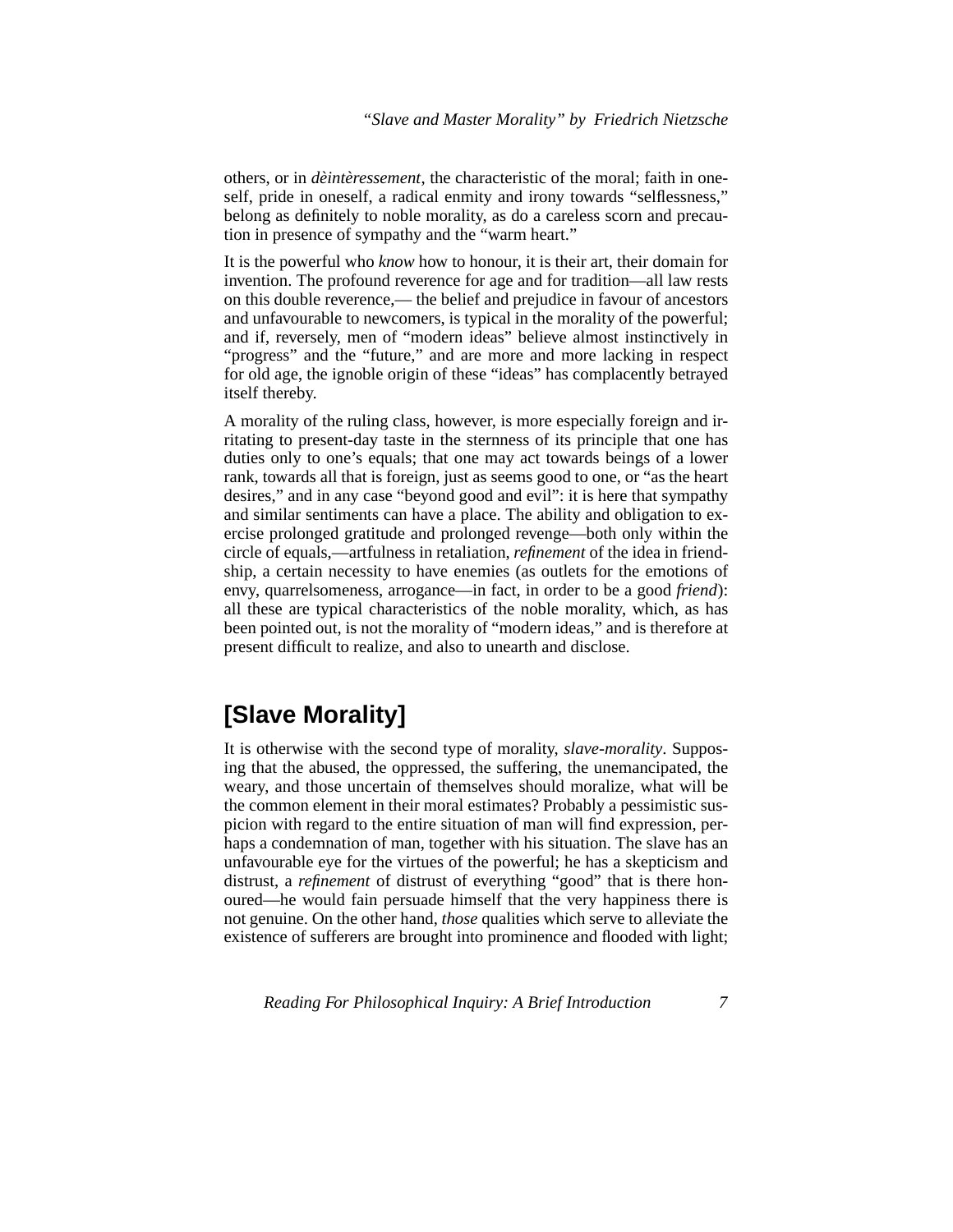it is here that sympathy, the kind, helping hand, the warm heart, patience, diligence, humility, and friendliness attain to honour; for here these are the most useful qualities, and almost the only means of supporting the burden of existence. Slave-morality is essentially the morality of utility.

<span id="page-7-1"></span>Here is the seat of the origin of the famous antithesis "good" and "evil":—power and dangerousness are assumed to reside in the evil, a certain dreadfulness, subtlety, and strength, which do not admit of being despised. According to slave-morality, therefore, the "evil" man arouses fear; according to mastermorality, it is precisely the "good" man who arouses fear and seeks to arouse it, while the bad man is regarded as the despicable being.

The contrast attains its maximum when, in accordance with the logical consequences of slave-morality, a shade of depreciation—it may be slight and well-intentioned—at last attaches itself to the "good" man of this morality; because, according to the servile mode of thought, the good man must in any case be the *safe* man: he is good-natured, easily deceived, perhaps a little stupid, *un bonhomme*. Everywhere that slave-morality gains the ascendancy, language shows a tendency to approximate the significations of the words "good" and "stupid."

### **[Creation of Values]**

<span id="page-7-0"></span>A last fundamental difference: the desire for *freedom*, the instinct for happiness and the refinements of the feeling of liberty belong as necessarily to slave-morals and morality, as artifice and enthusiasm in reverence and devotion are the regular symptoms of an aristocratic mode of thinking and estimating.— Hence we can understand without further detail why love *as a passion*—it is our European specialty—must absolutely be of noble origin; as is well known, its invention is due to the Provencal poet-cavaliers, those brilliant, ingenious men of the "gai saber," to whom Europe owes so much, and almost owes itself.

<span id="page-7-2"></span>*261.* Vanity is one of the things which are perhaps most difficult for a noble man to understand: he will be tempted to deny it, where another kind of man thinks he sees it self-evidently. The problem for him is to represent to his mind beings who seek to arouse a good opinion of themselves which they themselves do not possess—and consequently also do not "deserve,"—and who yet *believe* in this good opinion afterwards. This seems to him on the one hand such bad taste and so self-disrespectful, and on the other hand so grotesquely unreasonable, that he would like to consider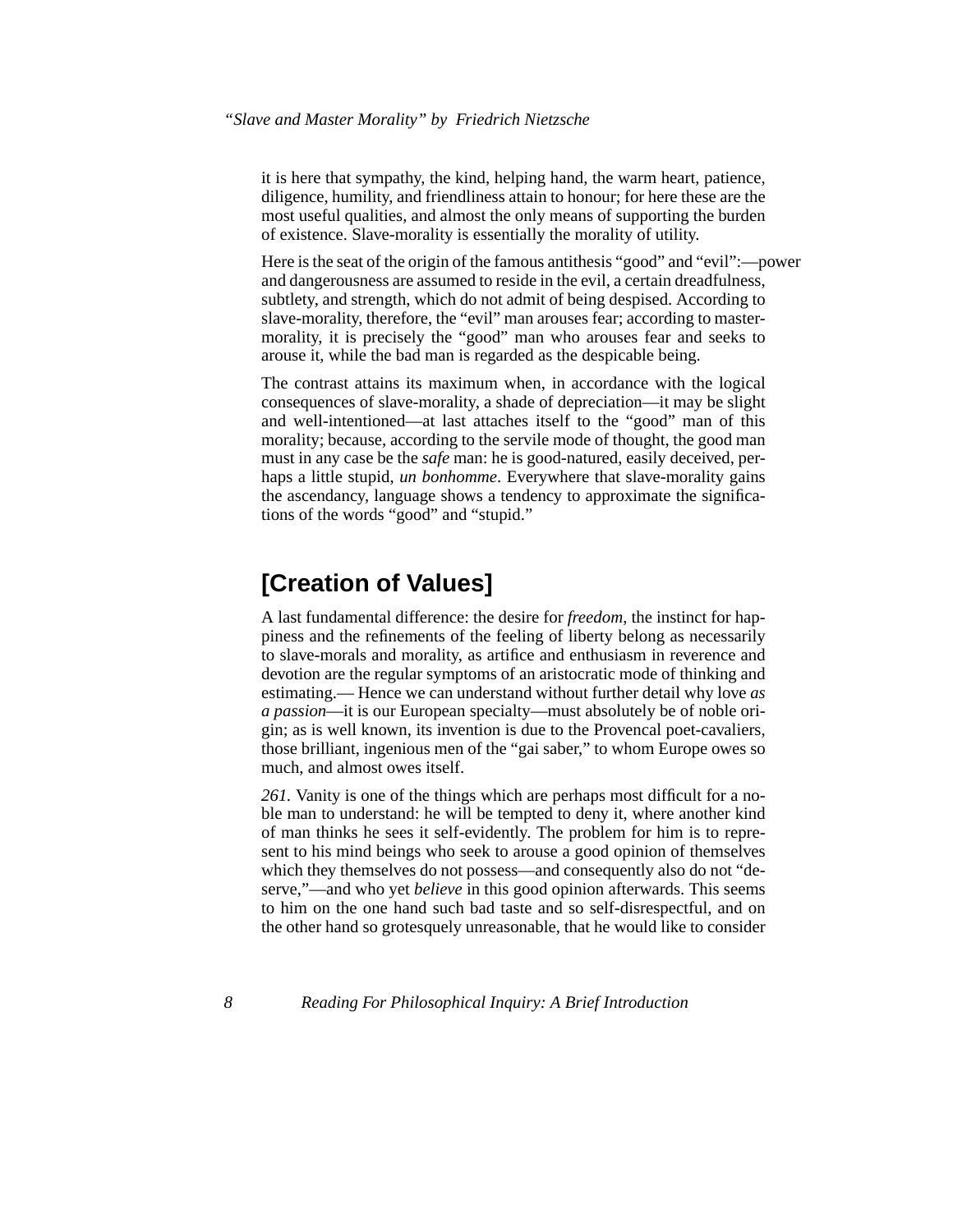vanity an exception, and is doubtful about it in most cases when it is spoken of.

He will say, for instance: "I may be mistaken about my value, and on the other hand may nevertheless demand that my value should be acknowledged by others precisely as I rate it:—that, however, is not vanity (but self-conceit, or, in most cases, that which is called 'humility,' and also 'modesty')." Or he will even say: "For many reasons I can delight in the good opinion of others, perhaps because I love and honour them, and rejoice in all their joys, perhaps also because their good opinion endorses and strengthens my belief in my own good opinion, perhaps because the good opinion of others, even in cases where I do not share it, is useful to me, or gives promise of usefulness:—all this, however, is not vanity."

The man of noble character must first bring it home forcibly to his mind, especially with the aid of history, that, from time immemorial, in all social strata in any way dependent, the ordinary man *was* only that which he *passed for*:—not being at all accustomed to fix values, he did not assign even to himself any other value than that which his master assigned to him (it is the peculiar *right of masters* to create values).

It may be looked upon as the result of an extraordinary atavism, that the ordinary man, even at present, is still always *waiting* for an opinion about himself, and then instinctively submitting himself to it; yet by no means only to a "good" opinion, but also to a bad and unjust one (think, for instance, of the greater part of the self-appreciations and self-depreciations which believing women learn from their confessors, and which in general the believing Christian learns from his Church).

#### **From the reading. . .**

"Everywhere slave-morality gains ascendancy, language shows a tendency to approximate the meanings of the words 'good' and 'stupid.'"

<span id="page-8-0"></span>In fact, conformably to the slow rise of the democratic social order (and its cause, the blending of the blood of masters and slaves), the originally noble and rare impulse of the masters to assign a value to themselves and to "think well" of themselves, will now be more and more encouraged and extended; but it has at all times an older, ampler, and more radically ingrained propensity opposed to it—and in the phenomenon of "vanity"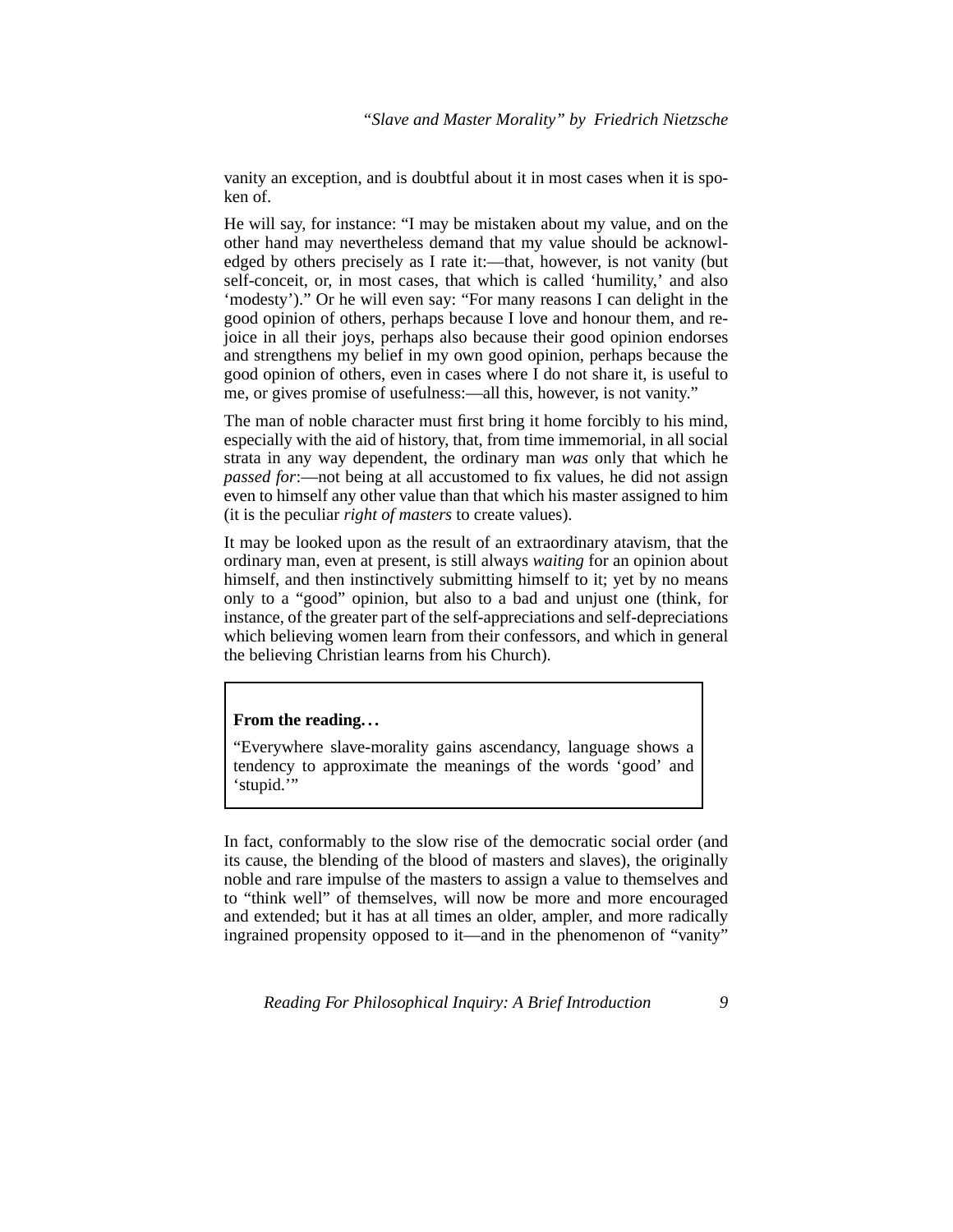this older propensity overmasters the younger. The vain person rejoices over *every* good opinion which he hears about himself (quite apart from the point of view of its usefulness, and equally regardless of its truth or falsehood), just as he suffers from every bad opinion: for he subjects himself to both, he feels himself subjected to both, by that oldest instinct of subjection which breaks forth in him.

It is "the slave" in the vain man's blood, the remains of the slave's craftiness—and how much of the "slave" is still left in woman, for instance!—which seeks to *seduce* to good opinions of itself; it is the slave, too, who immediately afterwards falls prostrate himself before these opinions, as though he had not called them forth.—And to repeat it again: vanity is an atavism.



*The University of Bonn, the Rhine*, Library of Congress

# **Related Ideas**

Friedrich Nietzsche (http://plato.stanford.edu/entries/nietzsche/). *Stanford Encyclopedia of Philosophy*. An excellent first resource for discovering Nietzsche's life and writings.

"The Perspectives of Nietzsche" (http://www.pitt.edu/~wbcurry/nietzsche.html). An accessible introduction to some main concepts of Nietzsche's philosophy by Bill Curry.

*10 Reading For Philosophical Inquiry: A Brief Introduction*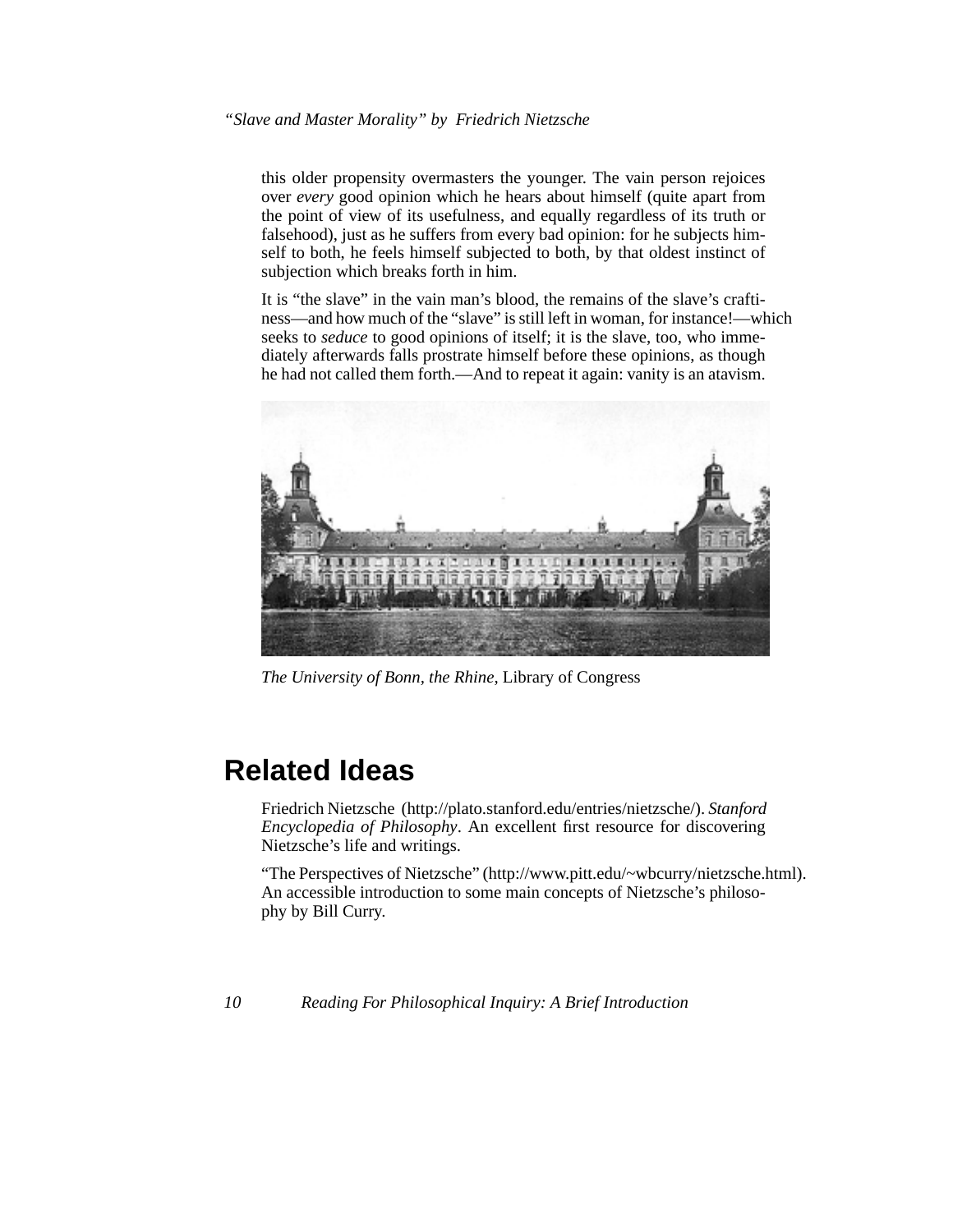#### **From the reading. . .**

". . . it is the peculiar *right of masters* to create values."

## **Topics Worth Investigating**

- <span id="page-10-4"></span>1. Compare Nietzsche's view of life as the "Will to Power" with Glaucon's account in Plato's "The Ring of Gyges." Do both accounts presuppose a state of nature prior to the development of society? How would social contract theory regard the so-called "master-morality"?
- <span id="page-10-6"></span><span id="page-10-5"></span><span id="page-10-2"></span><span id="page-10-1"></span>2. Nietzsche scholar Walter Kaufmann suggests that master-morality is revealed in the *Iliad*, and the slave-morality is indicated by the *New Testament*. Characterize the main ethical suppositions of both of these works. Does your characterization support Kaufmann's observation?
- <span id="page-10-3"></span>3. Compare Nietzsche's concept of the "Will to Power" with Alfred Adler's insight that Nietzsche's "Will to Power" is not essential to human nature, but is, in fact, a neurotic pattern of behavior based on a "fictional goal" created by the individual in order to cope with the demands of society.
- <span id="page-10-0"></span>4. Explain Nietzsche's observation that love as passion is of noble or master origin. The origin Nietzsche cites is the "gai saber," the "gay science," of the medieval troubadour. What does he mean when he asserts Europe almost "owes itself" to these poet-cavaliers?
- 5. Compare Nietzsche's notion of "will to power" with C. G. Jung's insight: "Where love rules, there is no will to power, and where power predominates, love is lacking. The one is the shadow of the other."<sup>2</sup>

<sup>2.</sup> C. G. Jung, *On the Psychology of the Unconscious* in *Collected Papers*. 1917.